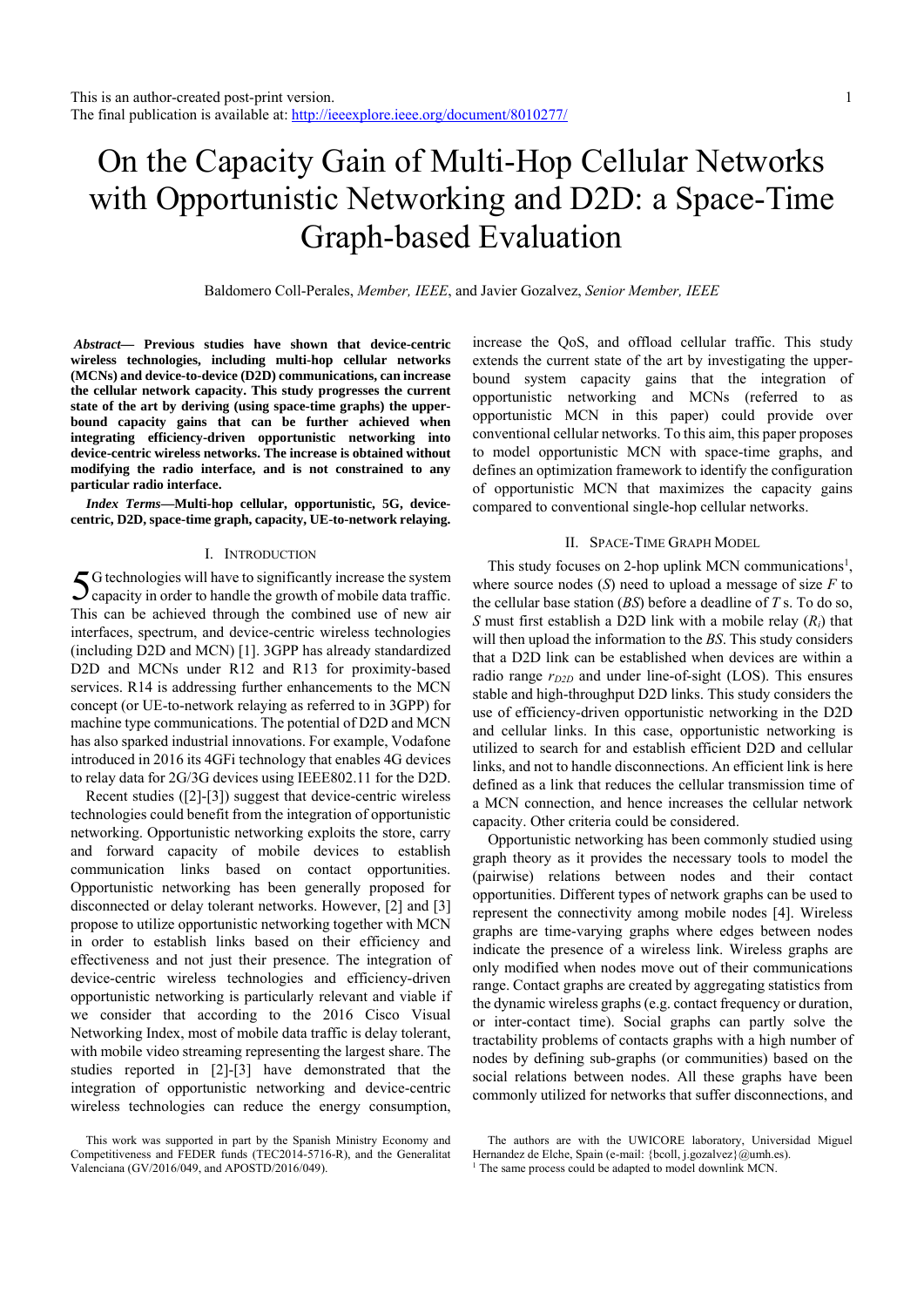This is an author-created post-print version.

The final publication is available at: http://ieeexplore.ieee.org/document/8010277/

assuming that a link is established as soon as two nodes get in contact with each other. This study considers a network without disconnections since all devices are always under cellular coverage. In this case, opportunistic networking is here utilized for establishing links between nodes, and between nodes and the infrastructure, when the most efficient transmission conditions are met. This study proposes to model these opportunistic MCN connections using space-time graphs. Space-time graphs create a dynamic sequence of graphs in order to represent the time evolution of the nodes' location and connectivity. Each graph represents a snapshot of the network topology, and it is assumed that the network conditions remain unchanged between snapshots. The snapshots are created every *Δt* seconds in order to search for the conditions where efficiency-driven opportunistic networking can establish D2D and cellular links that minimize the cellular transmission time.

This study models 2-hop uplink MCNs as a sequence of graphs  $g = \{G_{1\Delta t}, G_{1\Delta t}, G_{1\Delta t}, G_{1\Delta t}\}$ , where  $G_{1\Delta t} = \{v_{t\Delta t}, e_{t\Delta t}\}$  is the graph representing the network snapshot at time  $t\Delta t$ .  $v_{td} = (S \cup$ *BS* ∪ *r*) denotes the nodes of the graph, and *r* refers to the set of potential mobile relays between *S* and the *BS*.  $e_{\ell A} = \{(S, R_i), (R_i, \ell)\}$  $|BS| \,\forall R_i \in r; S, r, BS \in v_{tdt}$  denotes the edges that make up the network graph. An (*S*, *Ri*) edge indicates the presence of a *S*-*Ri* D2D link  $(R_i \in r)$ . After an  $(S, R_i)$  edge is created, an  $(R_i, BS)$ edge is established for all subsequent snapshots. The (*Ri*, *BS*) edge represents the presence of a *Ri*-*BS* cellular link. Fig. 1 represents an space-time graph built to model 2-hop uplink opportunistic MCN connections. The objective of this study is to investigate the maximum capacity gains that could be achieved with opportunistic MCN compared to conventional single-hop cellular communications. Then, the space-time graph models all possible D2D and cellular links in order to identify the ones that minimize the cellular transmission time and hence maximize the capacity gains. The graph models the integration of opportunistic networking into D2D and cellular links. As a result, the graph considers the possibility that *S* transmits the message of size  $F$  to another device through a D2D link, and this device uploads the information to the *BS* later even if the D2D link with *S* is broken. Fig. 1 represents different snapshots of the space-time graph of a source node *S* that has a message to transmit, and *T* seconds to do so. At *1Δt*, *S* identifies as potential relays *R1*, *R2* or *R3*. New D2D connections can be identified at different time instants. At *2Δt*, the graph models the possibility to establish a cellular link between the identified relays {*R1*, *R2*, *R3*} and the *BS.* The D2D and cellular transmissions do not need to start as soon as the links are identified, but at any point in time as long as the message is completely received by the *BS* before *T*. At *2Δt*, a new possible D2D connection between *S* and *R4* is identified, and the D2D connection between *S* and *R1* breaks. The cellular link between  $R_1$  and the *BS* is maintained as the message could have been transmitted from *S* to *R1* before the D2D connection broke. In this case,  $R_l$  could store the message and later upload it to the *BS*. The *R4*-*BS* cellular link can be established from *3Δt*. At *3Δt*, the D2D links between *S* and *R2*, and between *S* and *R3* break. However, the two devices maintain the cellular link to the *BS* for the same reason as indicated for *R1*.



*Fig. 1. Space-time graph for modeling opportunistic MCN.* 

## III. OPTIMIZATION FRAMEWORK

The constructed space-time graph models all possible D2D and cellular links that will allow a source node to upload a message to the *BS* before the deadline *T* using opportunistic MCN. The graph has then been used to identify the D2D and cellular links of the opportunistic MCN connection that would minimize the cellular transmission time, and hence result in the largest capacity gain. To this aim, we propose the following optimization framework:

$$
o.f: \min\left(N_{R_i}\right) = \min\left(\sum_{x=2\Delta t}^{\text{TA}} c_x^{(R_i,BS)}\right) \tag{1}
$$

$$
s.t. : \sum_{x=1\Delta t}^{T\Delta t - \Delta t} d_x^{(S,R_t)} = {t_{D2D}}/{\Delta t}
$$
 (2)

$$
\sum_{x=2\Delta t}^{T\Delta t} c_x^{(R_i,BS)} \cdot thr_{R_i}(x) \cdot \Delta t \ge F \tag{3}
$$

$$
\sum_{x=2\Delta t}^{X} c_x^{(R_i,BS)} \cdot thr_{R_i}(x) \cdot \Delta t \le \sum_{x=1\Delta t}^{X-\Delta t} d_x^{(S,R_i)} \cdot \Gamma, \ \forall X \in [2\Delta t...T\Delta t] \tag{4}
$$

where  $N_{Ri}$  represents the cellular transmission time from  $R_i$  to the *BS*.  $d_x^{(S, Ri)}$  and  $c_x^{(Ri, BS)}$  are binary variables used to indicate when D2D and cellular transmissions actually take place between *S* and *Ri*, and between *Ri* and the *BS,* respectively. The variables are equal to one when the transmission takes place, and equal to zero otherwise. The D2D transmissions can only take place when  $S$  and  $R_i$  are under LOS and at a distance smaller than  $r_{D2D}$ . The variable  $c_x^{(Ri, BS)}$  can only be equal to one if  $R_i$  has been previously in contact with *S*, i.e. if  $R_i$  has been under LOS conditions with *S* at a distance smaller than  $r_{D2D}$ . *x*  $\in$  [*l*Δ*t*,...*T*Δ*t*-Δ*t*] for  $d_x^{(S, Ri)}$ , while  $x \in$  [2Δ*t*,...*T*Δ*t*] for  $c_x^{(Ri, BS)}$ because  $R_i$  needs to have received (at least part of) the message from *S* before being able to start the upload to the *BS*.

The objective function (1) is subject to a set of constraints. Constraint (2) ensures that the selected mobile relay  $R_i$  has a D2D link with *S* at least for  $t_{D2D}$  seconds (or during  $t_{D2D}/\Delta t$ events in the space-time graph; these events do not need to be consecutive in time as opportunistic networking is integrated with D2D).  $t_{D2D}$  represents the duration of the D2D transmission from *S* to *R*i. Constraint (3) ensures that the message of size *F* is completely transmitted from  $R_i$  to the *BS* before *T*. *thr<sub>Ri</sub>*(*x*) represents the uplink cellular throughput experienced by *Ri* at time instant *x*. Constraint (4) guarantees that the  $(R_i, BS)$  cellular link does not transmit more information than what is received through the  $(S, R_i)$  D2D link.  $\Gamma$  represents the data transmitted in the D2D link during  $\Delta t$  (i.e.  $\vec{I} = \Delta t \cdot \vec{F} / t_{D2D}$ ).

The optimization framework is executed for all mobile devices which have been in contact with *S* (i.e.  $\forall R_i \in R$ ) during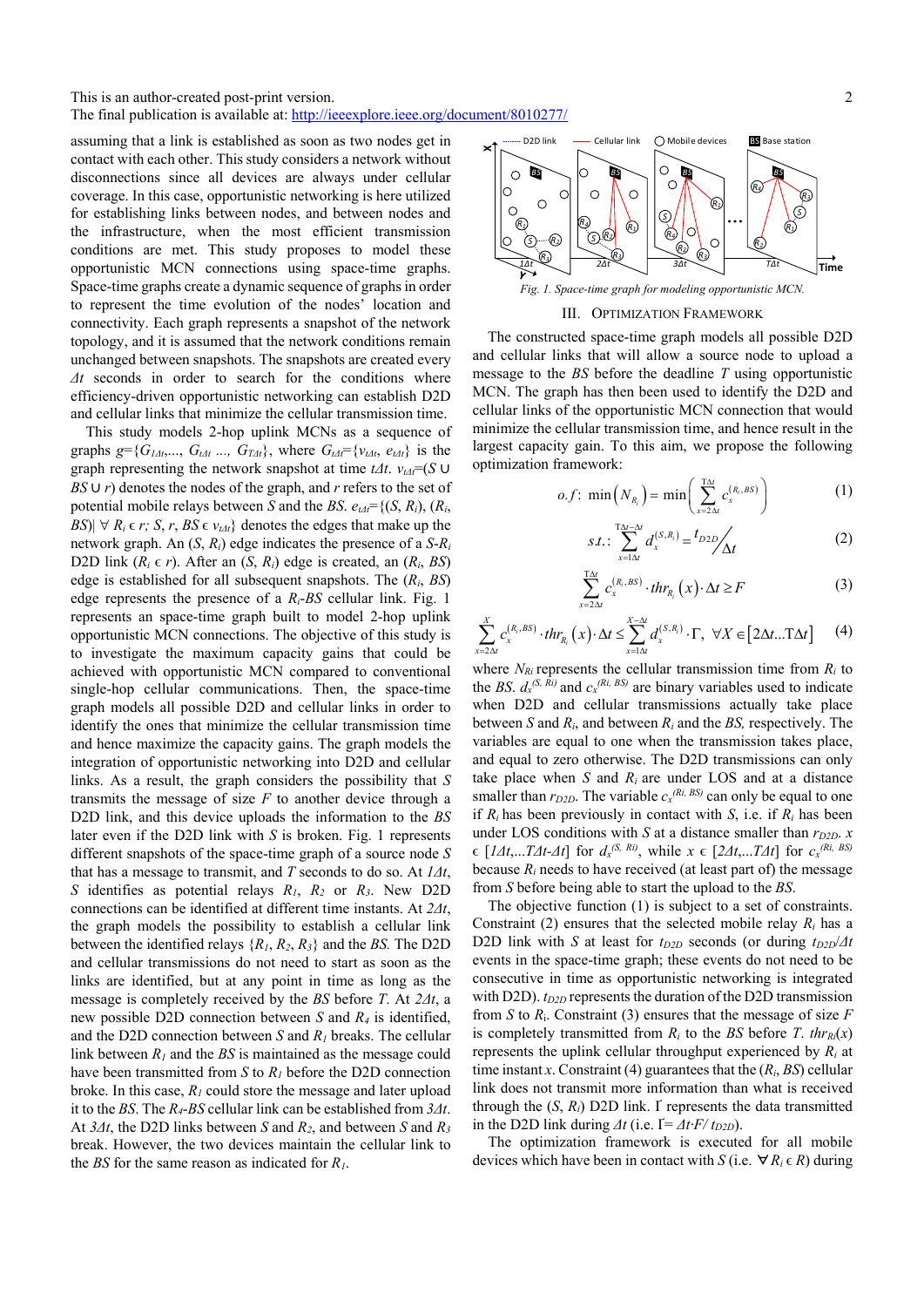This is an author-created post-print version.

The final publication is available at: http://ieeexplore.ieee.org/document/8010277/

[*1Δt*,...*TΔt-Δt*]. Then, the configuration of opportunistic MCN that minimizes the cellular transmission time is identified as:

$$
[c_x^{(R^*,BS)}, d_x^{(S,R^*)}] = \arg\min_{\forall R_i \in \mathcal{R}} \left\{ N_{R_i} \left( \alpha_x^{(R_i,BS)}, \beta_x^{(S,R_i)}, t_{D2D}, thr_{R_i}, F, T \right) \right\} (5)
$$

This configuration is defined by the selected relay *R\**, and the time instants at which the D2D (from *S* to  $R^*$ , *i.e.*  $d_x^{(S, R^*)}$ ) and cellular (from  $R^*$  to the *BS*, *i.e.*  $c_x^{(R^*, B)}$ ) transmissions take place. Finally, the identified configuration is used to compute the minimum cellular transmission time (*N*) that can be achieved with opportunistic MCN as:

$$
N = \sum_{x} c_x^{(R^*,BS)} = \min_{\forall R_i \in R} \left( N_{R_i} \right) \tag{6}
$$

## IV. EVALUATION ENVIRONMENT

The evaluation environment follows 3GPP guidelines and models for the simulation of outdoor urban scenarios (3GPP TR36.873 and [6]). The study considers a Manhattan-like scenario with  $\{5x5, 8x8, 11x11\}$  blocks. The width of buildings and streets is set equal to 89m and 11m respectively. These settings are selected to analyze the performance under various heterogeneous outdoor deployments characteristic of urban environments. The *BS* is located at the center of the scenario, and provides coverage to the complete scenario. The cell radius is then equal to  $\{350, 560, 770\}$  m for these scenarios respectively. Mobile devices are uniformly distributed, and move at 2 m/s. At intersections, the devices have the same probability of turning right, left or continue straight. Different densities of nodes have been modelled following the guidelines in [6] for the test case "dense urban information society (*duis*)". The spatial density of mobile devices (*λ*) within a cell has been set equal to  $\{0.25, 0.5\}$   $\lambda_{duis}^2$ .  $\lambda_{duis}$  is the spatial density of pedestrians in [6], and is equal to 8.500 users/km*<sup>2</sup>* . The study does not focus on any particular traffic service, but considers that source nodes need to upload a file of size *F*=30 Mb before a deadline *T*={30, 100, 220}s. *T* 30, 100 and 220s correspond to the time conventional single-hop cellular communications need to complete the transmission of *F* at the border of cells with  $\{350, 560, 770\}$ m radius respectively.

The cellular connection to the *BS* is an LTE connection at 2GHz. The system bandwidth is set to 10MHz, and the cellular transmissions utilize 6 physical resource blocks. The cellular propagation losses are modelled using the 3D urban macrocellular (3D-UMa) channel model reported in 3GPP TR36.873. Log-normal fading with standard deviation  $\sigma_{SF}$  =4 dB (LOS) and  $\sigma_{SF}$  =6 dB (NLOS) is also included. The LTE uplink throughput is estimated using the SNR-BER curves reported in [7] for different COIs (the target BER is 0.1), and the tables in 3GPP TS36.213 that map CQI values and transmission modes to the associated transport block index ( $i_{TBS}$ ).  $i_{TBS}$  varies from 0 to 26 with the highest values associated to the highest transmission modes (i.e. the combinations of modulation and coding schemes resulting in the highest data rates) and larger transport block sizes.

*S* communicates with *R* using 802.11g at 2.4GHz. 3GPP considers both 802.11 and LTE for D2D (or sidelink as referred to in 3GPP) communications. The empirical measurements in [8] showed that 802.11g uses its highest data rate (54Mbps) up to a maximum distance of 80m under LOS.  $r_{D2D}$  has then been set equal to 80m in this study. Radio transmission errors and medium access overhead (or channel efficiency as defined in [8]) result in an 802.11g throughput that varies between 15 and 30Mbps for distances up to 80m under LOS when using the 54Mbps data rate. We assume the worst-case scenario, and consider that all D2D transmissions experience a 15Mbps throughput. The time needed to transmit a file of size *F*=30Mb at 15Mbps over a D2D link  $(t_{D2D})$  has hence been set to 2s.

The scenario is simulated in Matlab. *Δt* is set equal to 1s as a compromise between tractability and accuracy. A minimum of 10.000 experiments have been conducted for each combination of parameters to guarantee that the standard error of the mean is below 0.5%. A user *S* within the cell is randomly selected in each experiment to solve the optimization framework (1)-(6) using exhaustive search. The performance experienced by *S* using opportunistic MCN is compared against that experienced by *S* (same position and time instant) using conventional singlehop cellular communications where *S* directly transmits the information to the *BS* (SH mode). To this aim, we obtain a value of *N* (using (6)) and  $N<sub>S</sub>$  for each experiment.  $N<sub>S</sub>$  is the cellular transmission time needed by *S* to upload the file using the SH mode. In this mode, the cellular transmission from *S* to the *BS* starts at time instant *1Δt* and cannot be paused. We then compute *γ* that represents the average percentage reduction of the cellular transmission time that opportunistic MCN achieves with respect to the SH mode. *γ* is computed as the average value of 100\*(1 - *N*/*NS*) over all the experiments conducted for each combination of parameters. The capacity gain is computed as 100·(*γ*/(100-*γ*)), and represents how many more opportunistic MCN transmissions than SH ones can be served with the same cellular channel occupancy.

### V. CAPACITY ANALYSIS

The proposed space-time graph and optimization framework are utilized in this section to identify the upper-bound of the capacity gains that can be obtained with the utilization of opportunistic MCN. Fig. 2 shows the average capacity gain (in %) that opportunistic MCN can achieve with respect to SH. Fig. 2 shows that the minimum capacity gain for all scenarios is 36.8% (cell radius=350m, *T*=30s); this corresponds to a reduction of the cellular transmission time of 26.9%.



Fig. 2 shows that the capacity gains obtained with opportunistic MCN augment with *T* and the cell size. For example, opportunistic MCN increases the capacity by 47.1%

<sup>&</sup>lt;sup>2</sup> Additional simulations showed similar results for  $\lambda > 0.5$ *·* $\lambda_{\text{duis}}$ *.*